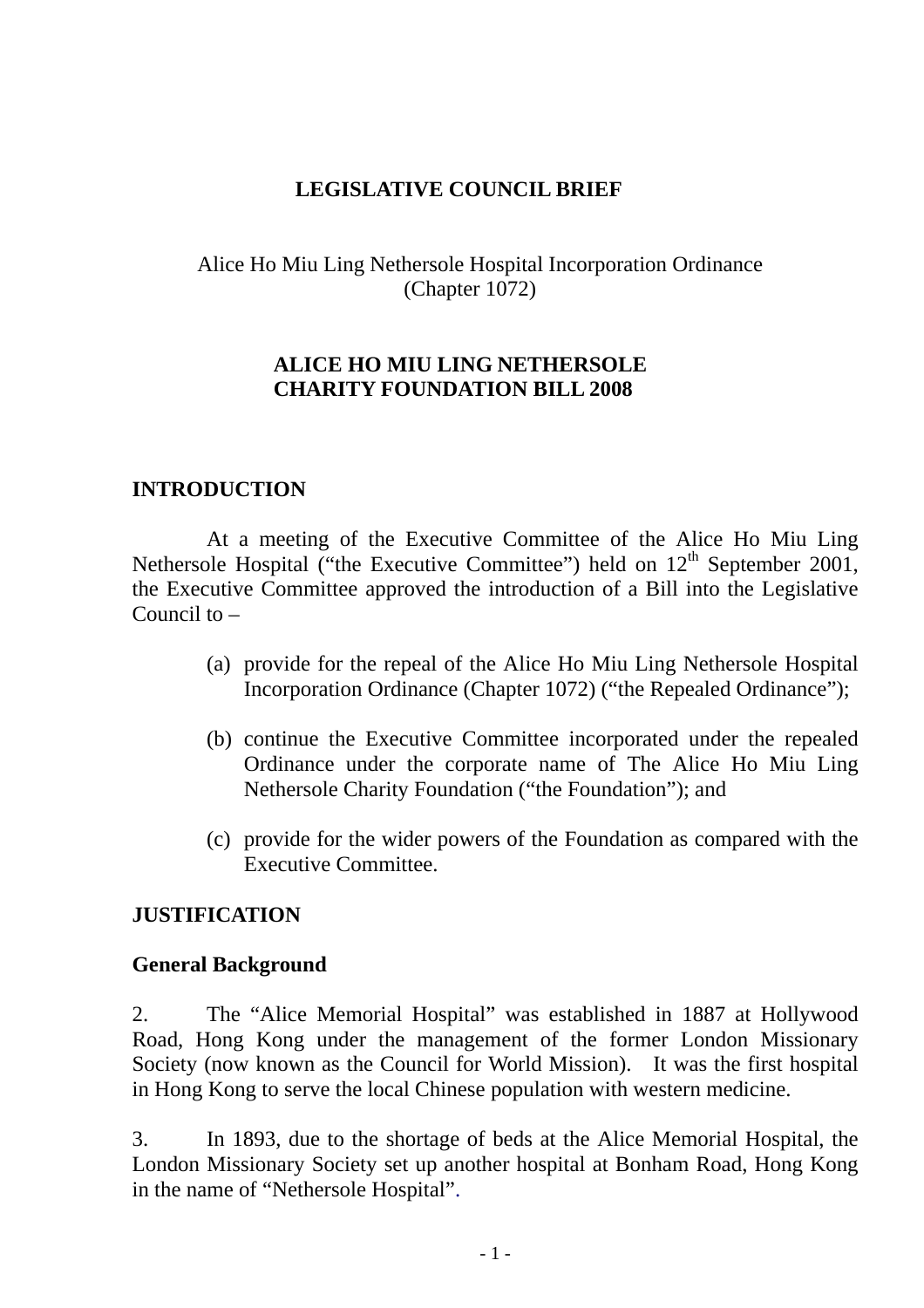4. In 1906, a third hospital was built at Breezy Path, Hong Kong in the name of the "Ho Miu Ling Hospital" which was also managed by the London Missionary Society.

5. In 1954, the three hospitals were amalgamated in the name of the "Alice Ho Miu Ling Nethersole Hospital" and operated at Breezy Path, Hong Kong under the management of the Executive Committee which was incorporated in 1954 as a body corporate by the Repealed Ordinance.

6. In 1993, the Alice Ho Miu Ling Nethersole Hospital moved from Breey Path, Hong Kong to open the new hospital in Chai Wan, Hong Kong, which has been known as the "Pamela Youde Nethersole Eastern Hospital", under the management of the Hospital Authority.

7. In 1997, the Alice Ho Miu Ling Nethersole Hospital began to operate at Chuen On Road, Tai Po, New Territories in the completely new hospital premises under the Hospital Authority with the Hospital Governing Committee comprising members nominated by the Executive Committee and appointed by the Hospital Authority and other members appointed by the Hospital Authority.

8. The Executive Committee participates in the management of the Alice Ho Miu Ling Nethersole Hospital at Chuen On Road, Tai Po, New Territories through the nomination of members of the Hospital Governing Committee of the hospital.

- 9. In addition, the Executive Committee:
	- (a) manages homes for aged people;
	- (b) manages, in conjunction with the United Christian Medical Service, the United Christian Nethersole Community Service;
	- (c) established and manages the Nethersole Institute of Continuing Holistic Health Education and Nethersole Outreaching Rehabilitation Mission; and
	- (d) established and manages the Nethersole Chaplaincy Ministries which provides pastoral care to patients, residents and their family members and staff of the Alice Ho Miu Ling Nethersole Hospital and the Pamela Youde Nethersole Eastern Hospital as well as various elderly services, and provides Clinical Pastoral Education training programmes.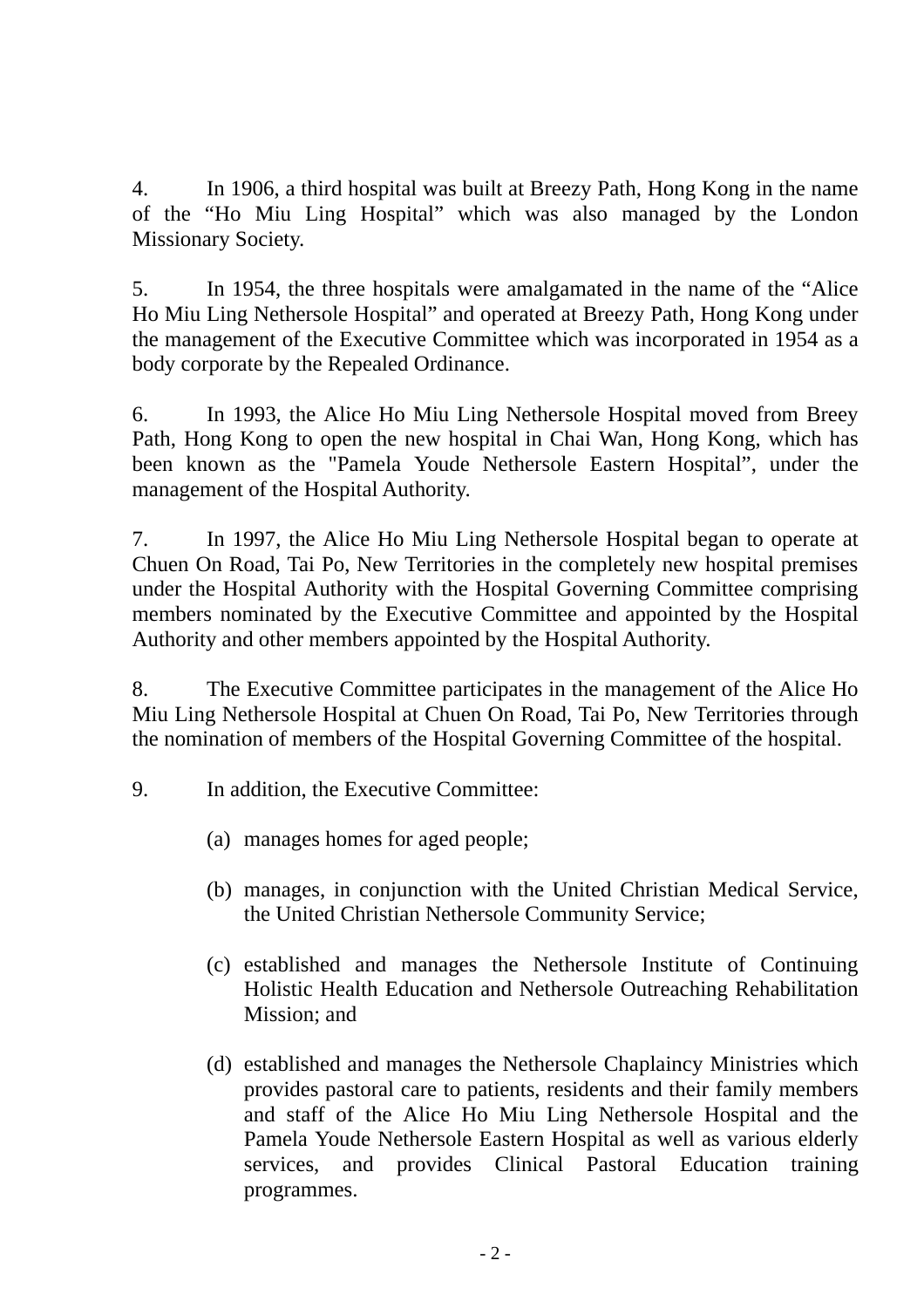10. The functions of the Executive Committee are not only for the management of the Alice Ho Miu Ling Nethersole Hospital as its name might imply.

11. The object of the Bill is to provide for the repeal of the Repealed Ordinance and the continuance of the Executive Committee incorporated under the Repealed Ordinance under the corporate name of the Foundation, and to provide for the wider powers of the Foundation as compared with the Executive Committee.

### **THE BILL**

- 12. The key provisions of the Bill are as follows
	- (a) **Clause 4** provides for the continuance of the Executive Committee under the corporate name of the Foundation.
	- (b) **Clause 5** provides for the adoption and amendment of the constitution of the Foundation.
	- (c) **Clause 6** provides for the membership of the Foundation and the admission of such membership.
	- (d) **Clause 7** provides for the Board of Governors (including an Honorary Treasurer) of the Foundation as well as the first Governors (including the first Honorary Treasurer) of the Foundation.
	- (e) **Clause 8** sets out the powers of the Foundation. These include the operation, management and supervision of the operation and management of non-profit-making hospitals, clinics, medical institutions, community health centres, social services centres and homes for aged people and dementia for –
		- (i) the care, treatment and comfort (whether physically, psychologically or spiritually) of those who are weak, sick or aged or are in need of assistance;
		- (ii) the promotion of, and the education of the community in, the awareness of health care and prevention of diseases;
		- (iii) the training of doctors, nurses, midwives and other allied health staff;
		- (iv) the promotion and the practice of the teachings of Jesus Christ in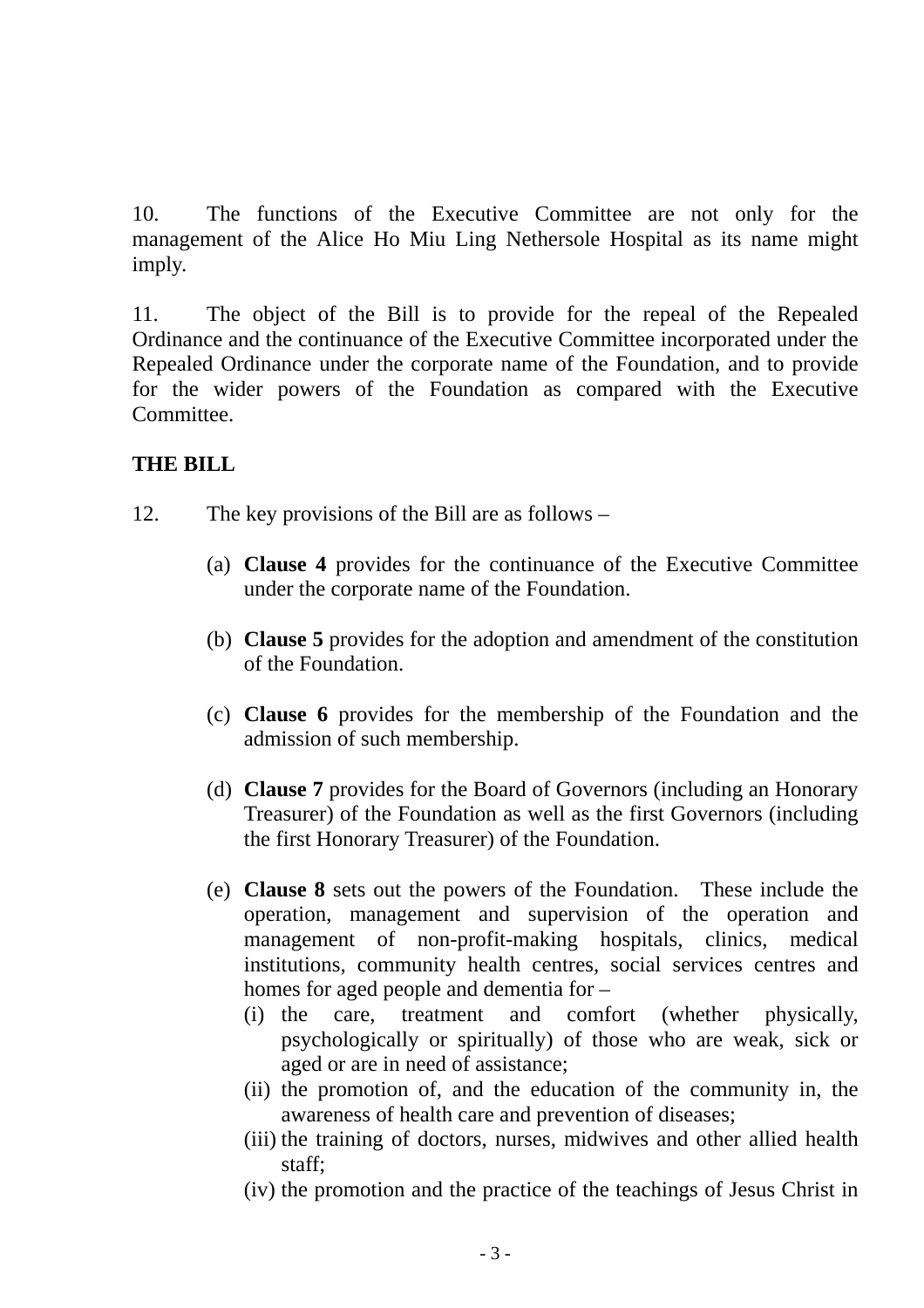the service of people in need; and

(v) the demonstration of the Christian belief in the wholeness of man, his body and spirit; and

to operate, manage and supervise the operation and management of non-profit-making child care centres, play centres, nurseries and kindergartens for the care and education of young children.

- (f) **Clause 8** also continues the other powers of the Foundation as set out in Section 4 of the Repealed Ordinance and, amongst other things, further provides for the Foundation to accept grants, donations and subsidies as the Board of Governors may consider expedient and to make grants, donations and subsidies to such charities and charitable institutions or purposes on such terms and conditions as the Board of Governors may consider expedient and to conduct any businesses, matters or things for the furtherance of or incidental to the fulfilment of its objects as set out in the constitution.
- (g) **Clause 9** continues to provide for the use of the seal of the Foundation as set out in Section 5 of the repealed Ordinance save that the common seal of the Foundation shall be sealed and signed by two Governors instead of two members of the Executive Committee.
- (h) **Clause 10** continues to provide for the internal management of the Foundation as set out in Section 6 of the Repealed Ordinance.
- (i) **Clause 11** provides for all properties of and vested in the Executive Committee to be vested in the Foundation.
- (j) **Clause 12** provides for the repeal of the Repealed Ordinance.
- (k) **Clause 13** provides for the transitional provision for any vested or contingent gift or disposition by will, deed, testamentary disposition, or in any manner for the benefit of the Executive Committee.
- (l) **Clause 14** continues the saving provision as set out in Section 7 of the Repealed Ordinance.